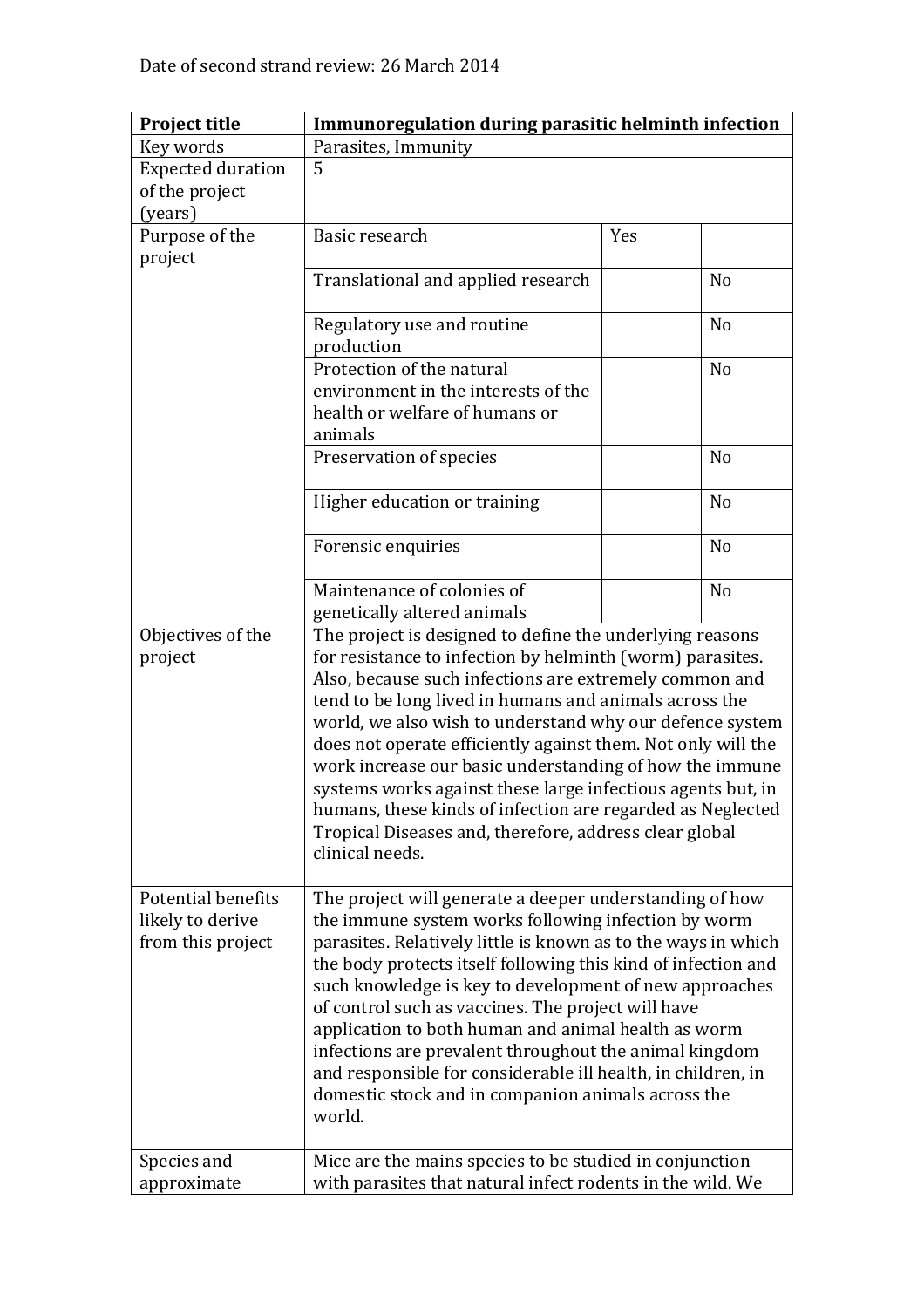| numbers of<br>animals expected<br>to be used, and<br>anticipated period<br>of time                                                                                                                                                                                    | anticipate using approximately 15,000 mice over a five-<br>year period. Smaller numbers of rats (up to 500), Gerbils<br>(up to 100), Guinea pigs (up to 100) and rabbits (up to 25)<br>will be used over a five year time period.                                                                                                                                                                                                                                                                                                                                                                                                                                                                                                                                                                                                                                                        |  |
|-----------------------------------------------------------------------------------------------------------------------------------------------------------------------------------------------------------------------------------------------------------------------|------------------------------------------------------------------------------------------------------------------------------------------------------------------------------------------------------------------------------------------------------------------------------------------------------------------------------------------------------------------------------------------------------------------------------------------------------------------------------------------------------------------------------------------------------------------------------------------------------------------------------------------------------------------------------------------------------------------------------------------------------------------------------------------------------------------------------------------------------------------------------------------|--|
| <b>Expected adverse</b><br>effects and the<br>likely/expected<br>level of severity.<br>What will happen<br>to the animals at<br>the end.                                                                                                                              | The great majority of treatments will be of mild severity<br>such as general discomfort following infection or transient<br>irritation during an injection or immunisation<br>"vaccination". Occasionally, the level of severity may<br>increase transiently to moderate with some of the parasite<br>infections used, which is usually associated with the<br>immune system controlling the infection.                                                                                                                                                                                                                                                                                                                                                                                                                                                                                  |  |
| <b>Application of the</b><br>3 Rs                                                                                                                                                                                                                                     |                                                                                                                                                                                                                                                                                                                                                                                                                                                                                                                                                                                                                                                                                                                                                                                                                                                                                          |  |
| 1. Replacement<br>Why do animals<br>need to be used,<br>and why non-<br>animal alternatives<br>cannot be used.                                                                                                                                                        | The body's immune system operates as a co-ordinated<br>response involving multiple cells and molecules at a<br>variety of body sites. Thus, at present, isolated cell cultures<br>or computer modelling cannot accurately model the<br>immune response. Also, no worm parasites can complete<br>their life cycle outside their host. In order to study the<br>immune response to worm parasites in depth, animals are<br>required.                                                                                                                                                                                                                                                                                                                                                                                                                                                       |  |
| 2. Reduction<br>How the use of<br>minimum numbers<br>of animals will be<br>assured                                                                                                                                                                                    | We will use appropriate statistical expertise to ensure that<br>we design experiments using the minimum numbers of<br>animals required to generate meaningful results. We<br>maximize the information gained from each individual<br>animal through the use of the most advanced technologies<br>enabling extensive analysis of cells and molecules. We will<br>also develop new cell tissue culture methods to<br>complement our animal studies wherever possible.                                                                                                                                                                                                                                                                                                                                                                                                                      |  |
| 3. Refinement<br>Reasons for the<br>choice of species<br>and why the animal<br>$model(s)$ to be<br>used are the most<br>refined, having<br>regard to the<br>objectives. General<br>measures to be<br>taken to minimise<br>welfare costs<br>(harms) to the<br>animals. | In order to study to understand the mammalian immune<br>system we use the mouse as a model system as it is the<br>best understood animal in terms of how the immune<br>systems works with remarkable similarity to other<br>mammals including man. The mouse system also provides<br>us with the most tools to precisely define immune<br>responses thus ensuring clearly defined informative<br>objectives to be met. Moreover, we primarily study<br>parasites that are naturally found in the mouse to ensure<br>that we are investigating the most natural system of<br>host/parasite interactions. As such parasitic infection by<br>worms tends not to induce severe illness as a general<br>feature. Nevertheless sometimes infection and associated<br>studies can be associated with ill health. Animals under our<br>care are monitored daily by trained technicians who raise |  |